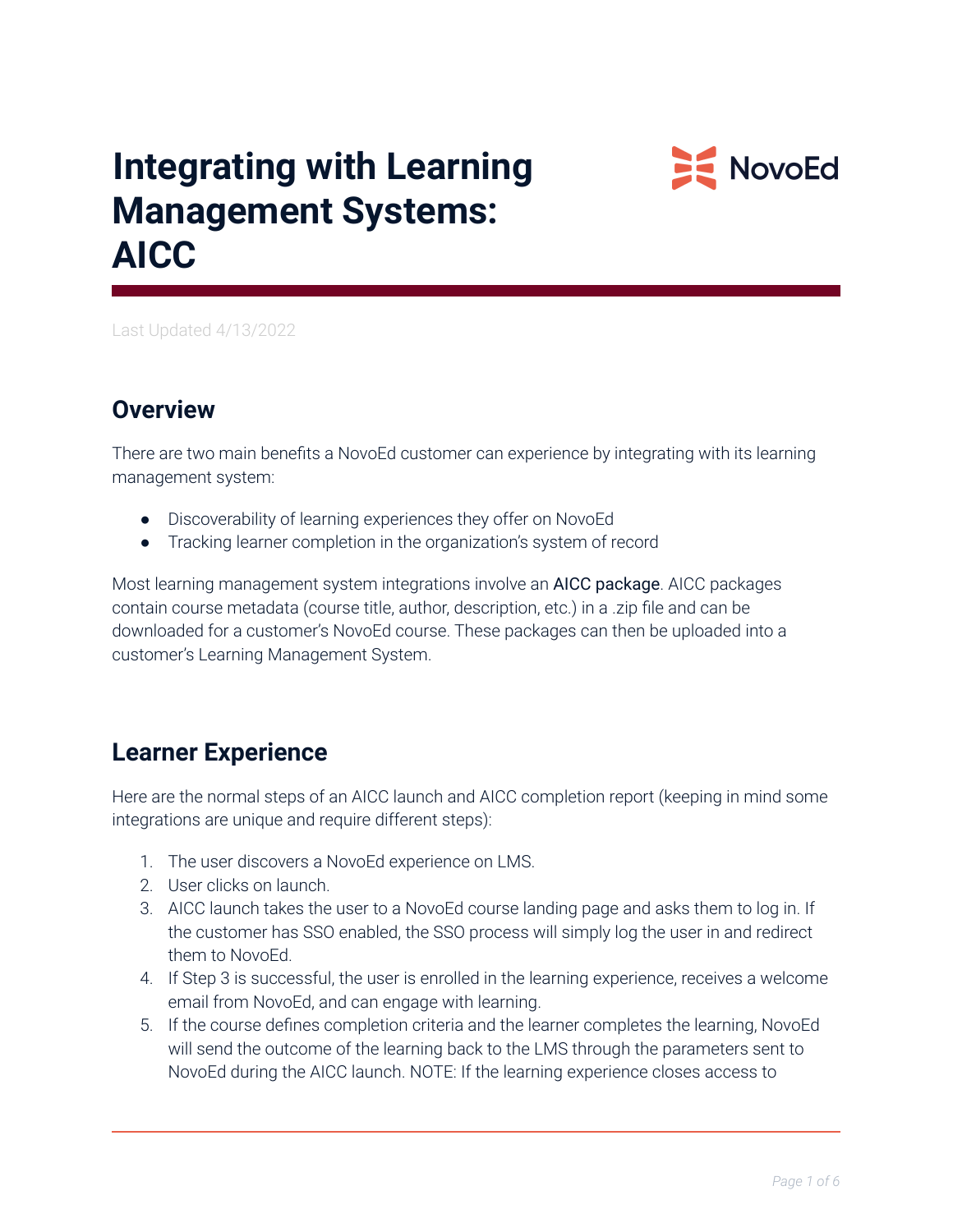learners, NovoEd will send a completion event with the right status for whether the user has completed or not to the LMS as well.

# **Requirements**

AICC is an LMS integration standard. It is not an authentication standard. This means that customers still need to pair AICC with SSO, or users have to maintain their own username and password to enroll in NovoEd courses. **NovoEd strongly recommends that customers pair AICC with SSO at the same time.**

NovoEd is AICC 4.0 compliant. For customers that leverage an LMS with lower versions of AICC (do not support AICC 4.0), NovoEd can offer support testing these integrations. However, this option may not work out of the box. The NovoEd technical support team can enable the AICC integration. Once enabled, the Org Admin will see the option to "Download AICC package" in the Org Admin Dashboard.

Different learning management systems have various ways of accepting an AICC package. NovoEd recommends that customers consult their learning management system for this upload. It is preferred that the AICC package is launched into a full browser window and **NOT a pop-up or an IFrame**. An AICC launch from the LMS involves several redirects that might get blocked if the launch is confined in a pop-up window or an iframe.

An AICC launch from an LMS overwrites any course enrollment restrictions on NovoEd and gives the user complete provisioning controls to the LMS. For example, if a course is created with closed enrollment on NovoEd, learners will not be able to enroll unless it is through the AICC integration. When AICC integration is enabled, the NovoEd platform assumes that the user launching an AICC package from the LMS has been given access already, enrolls them, and allows them to enjoy the training.

**When using an LMS and the AICC integration, the following settings should be made:**

- **1. The course must be a PRODUCTION OFFERING.**
- **2. The Enrollment/Registration Type must be CLOSED ENROLLMENT on NovoEd to prevent any user from bypassing the AICC launch from the LMS.**
- **3. Defining COMPLETION CRITERIA for the course is recommended.**

For example, if a customer has a course with the "open within organization" enrollment setting, a learner can forward the course link to another learner in your company and the new learner can enroll in the course without going through the AICC launch. As a result, the new learner's completion data will not be recorded in the LMS. A course launch has to happen through the LMS for NovoEd to be able to send data back to the LMS after completion - this is the reason for the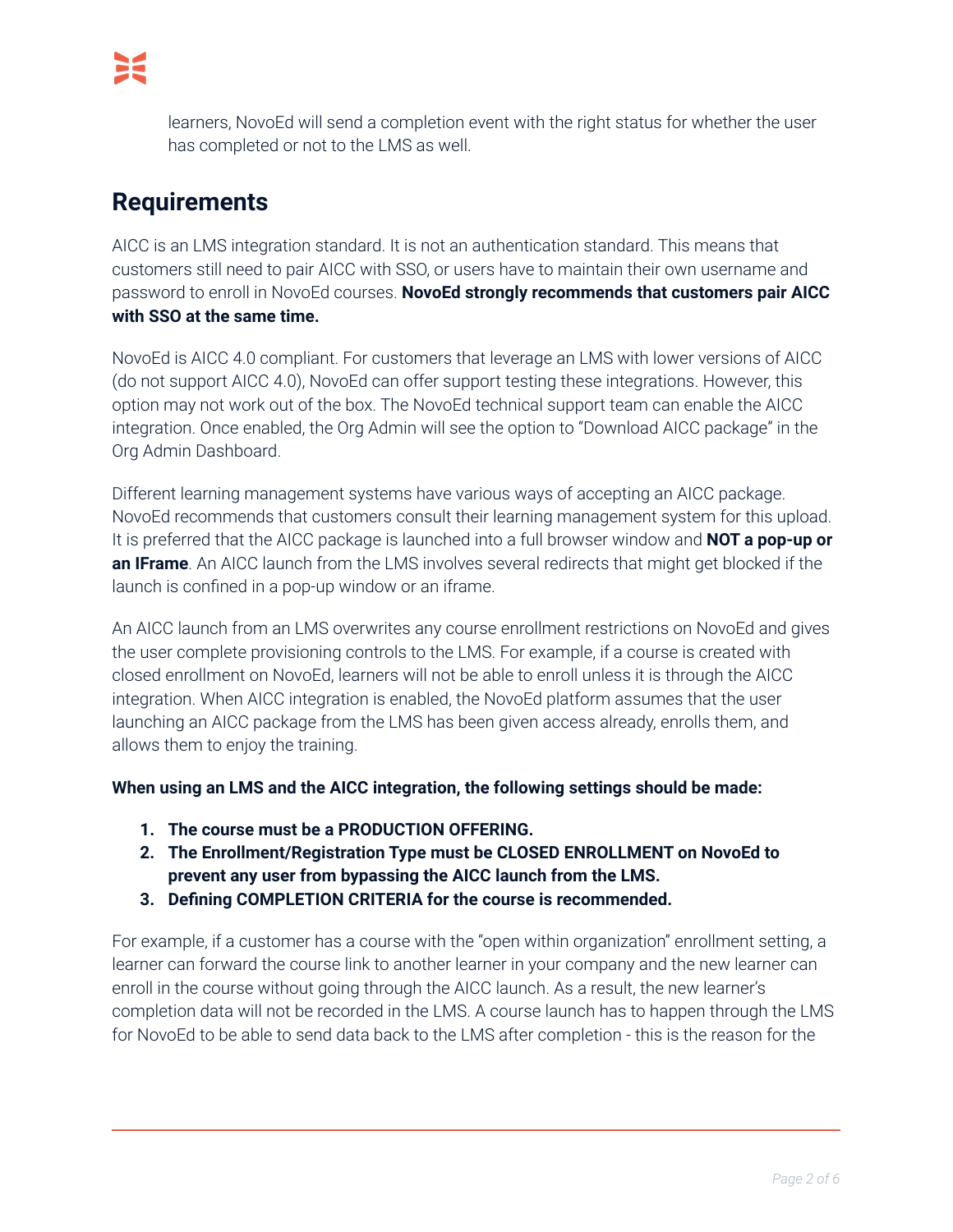requirement to provision users on the LMS to access the course launch and use closed enrollment settings on NovoEd.

**NovoEd strongly discourages customers from adding users manually to courses from the user management dashboard, as that interferes with an AICC launch and the data collection process.**

*When using an LMS and the AICC integration, the course MUST be a Production Offering AND the Registration type must be CLOSED ENROLLMENT. Defining completion criteria is recommended.*



## **How to Download AICC Packages from NovoEd**

As an Org Admin:

- 1. Navigate to your Org Admin Dashboard where courses are listed
- 2. Hover over the course for which you wish to download the package
- 3. Click on the ellipsis blue more icon [...]
- 4. From the drop-down menu, choose "Download AICC Archive"
- 5. If you do not see this option listed, it may not be enabled. Reach out to hello@novoed.com to activate AICC for your institution.

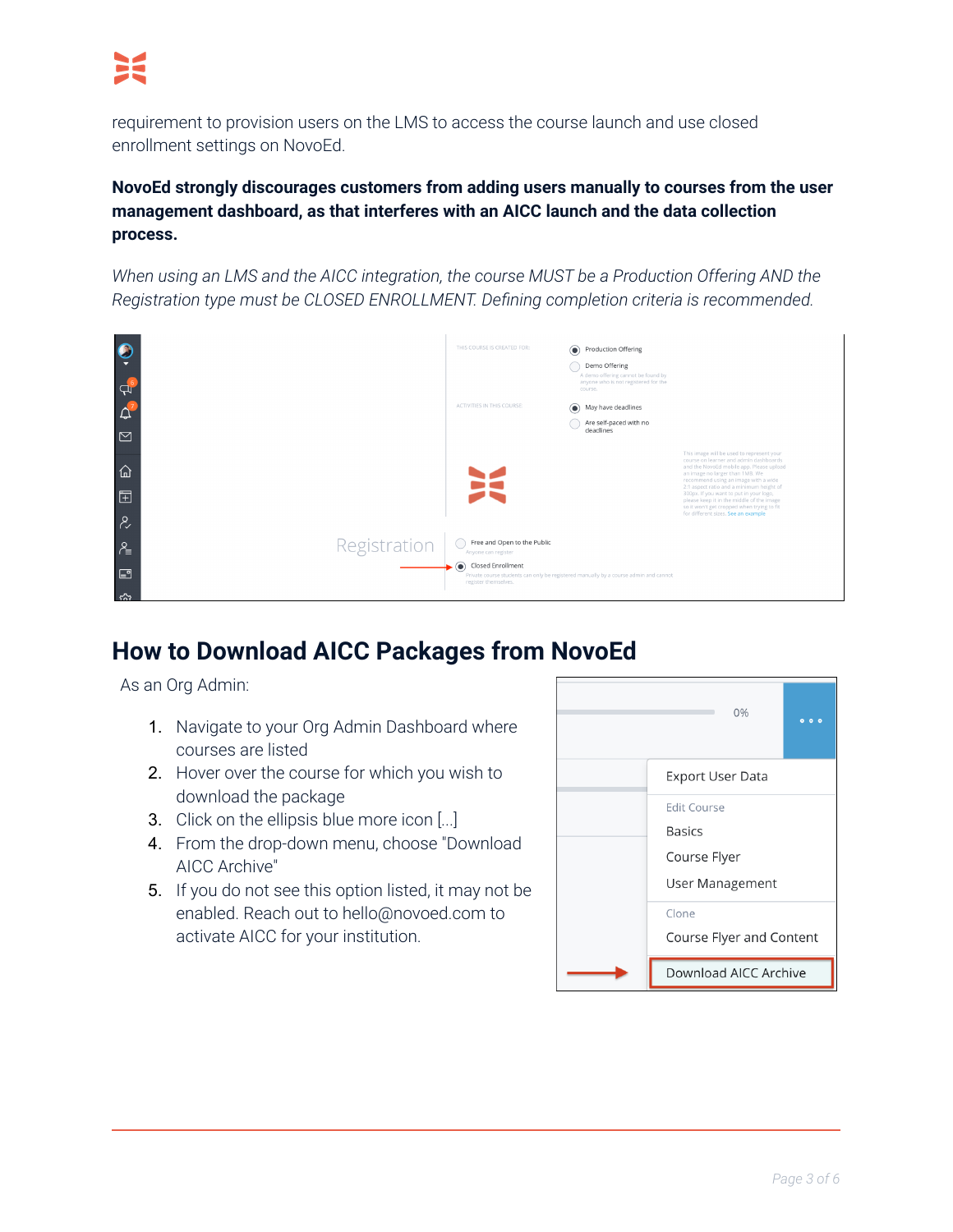# **How to Implement and Test Integration with AICC**

- 1. Create a test course with very basic completion criteria or ask for NovoEd to transfer a test course to your institution. Our test course includes:
	- At least (1) lesson submission activity (assignment, quiz, timed exam, survey) that earns points
	- At least (1) lesson submission activity marked as to-do
	- Enabled Completion Criteria with set points and to-do
- 2. As an Org Admin, download the AICC file (see instructions in help article) and add it to your LMS. This may vary among Learning Management Systems, so please check with your LMS to see how to do this successfully.
- 3. Add test users to access this course in your LMS and in NovoEd.
- 4. Launch the course from the LMS. (Note: This is an important step for completion criteria to be returned to NovoEd since it will create a session ID.)
- 5. Complete the course's content until you're notified of completion.
- 6. Allow some time and then verify that completion information is being returned to LMS.
- 7. In the event of unsuccessful integration where the completion is not returned, we will then do some troubleshooting to determine the cause of the issue. We will need:
	- Test user email address
	- Confirmation of the course URL
	- o Name of LMS

# **Common reasons why LMS<>NovoEd Integration is not returning completion:**

- The completion criteria or catalog ID has changed; therefore a new AICC file will need to be downloaded and uploaded into the LMS
- The learner may not have launched the course from LMS.
- Customization may be needed in the AICC package or processing; in this case, we will work with our Engineering team to address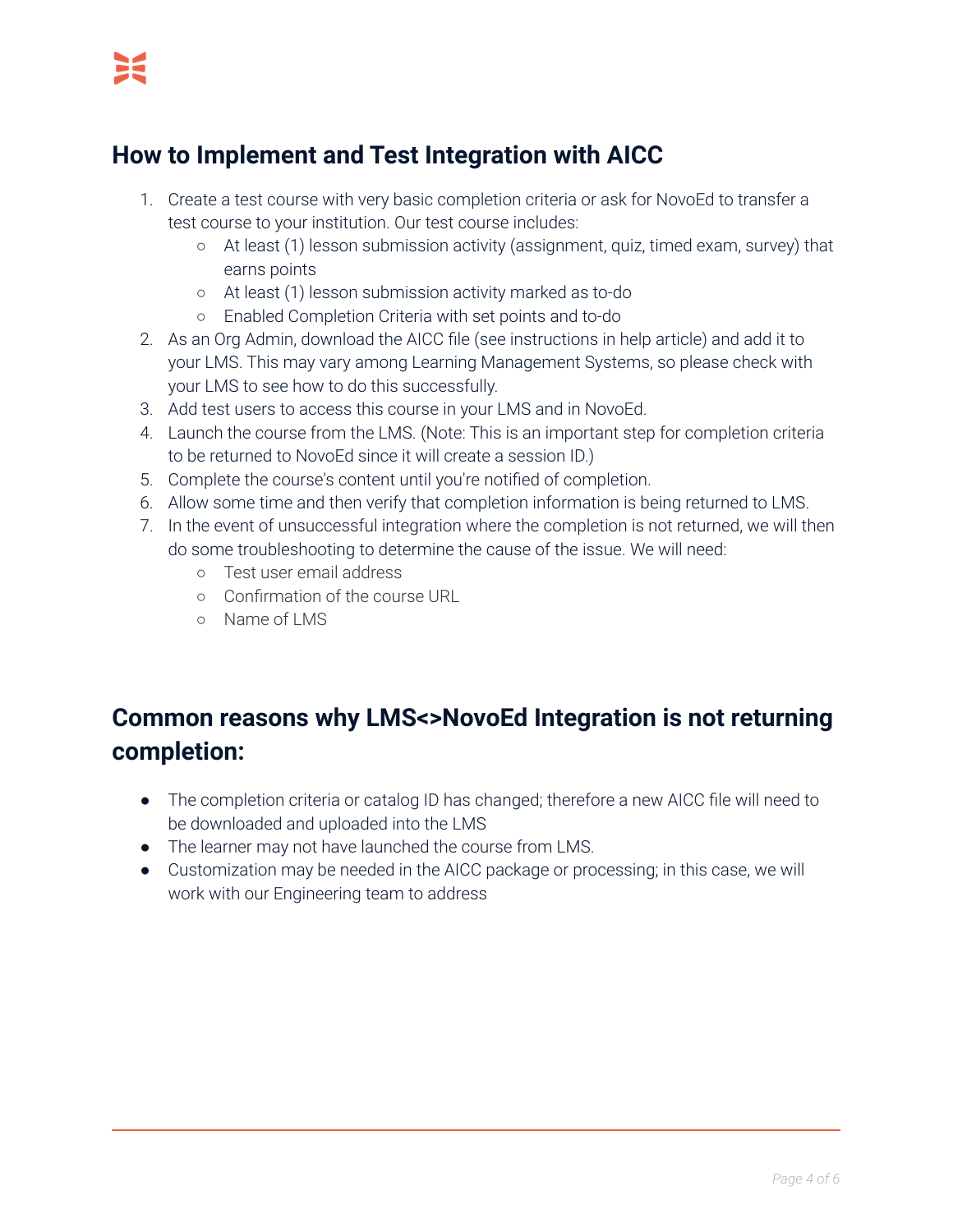# **Troubleshooting LMS Integrations**

### **ERROR: institution.novoed.com refused to connect**



If you see a "refused to connect" message, it most likely means that your integration is launching NovoEd in an iFrame. Unfortunately, we cannot support this. One should configure their LMS to open the AICC package in a new tab instead.

If you do not know how to do this, please refer to your LMS Support.

#### **For all other concerns, please reach out to hello@novoed.com and include:**

- Summary of issue
- Course URL
- Email of test user
- Screenshots of what errors are in your LMS